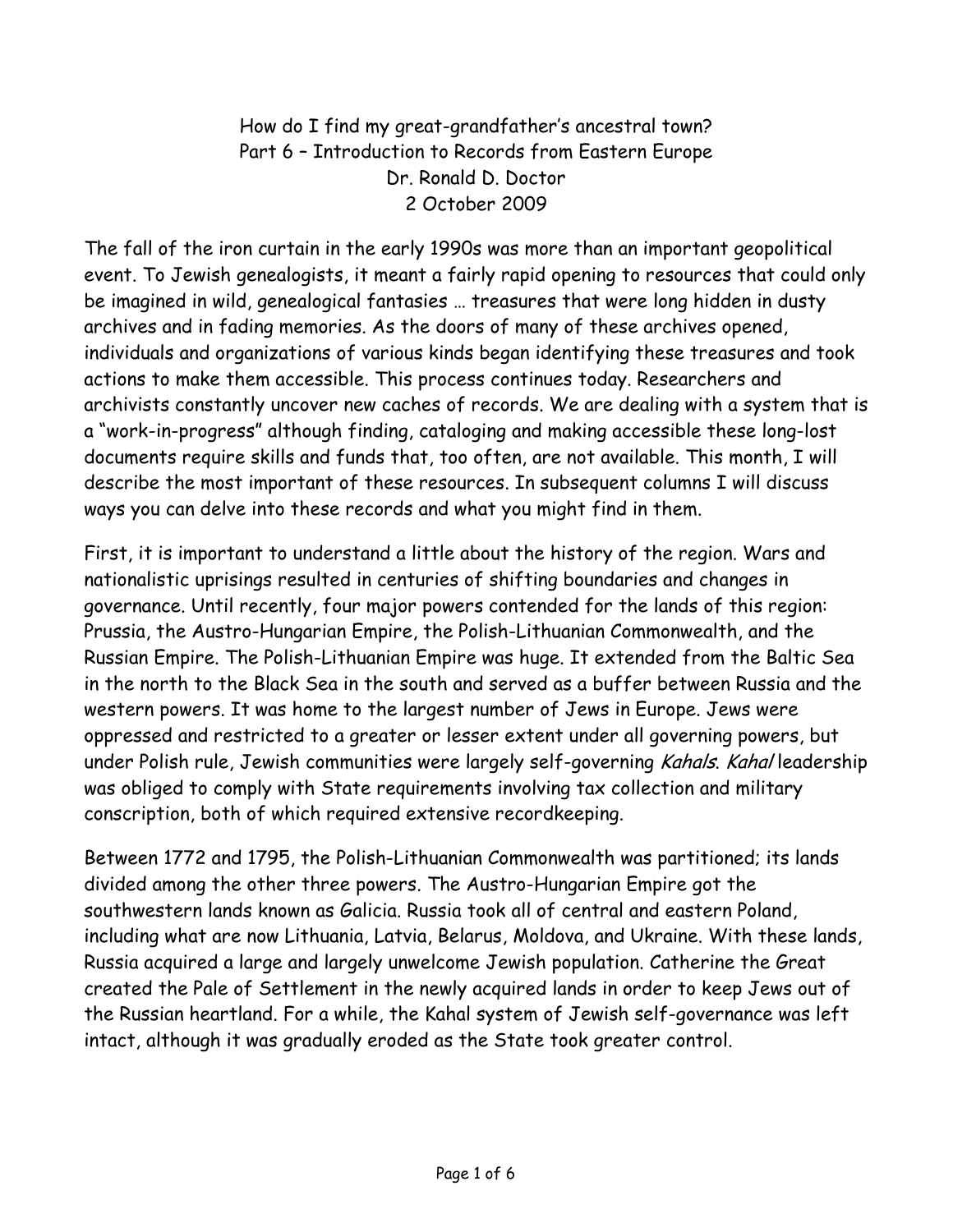From the middle ages to the mid 1800s, governance in most of this area was based on feudal systems. Royalty, minor nobility, and wealthy magnates owned the land, and the people. Kings and Emperors ruled with varying levels of authority. Class structure was rigid.

Wars, revolts, and shifting power alliances continued to change governance and boundaries. With each shift there were changes in the way records were kept, changes in language, and changes in rights and restrictions of Jews. Not long after the partitions, the area again was racked by war as Napoleon conquered much of Europe and marched eastward into Russia. With his advance, he instituted numerous civil reforms, granting Jews rights that had been withheld under other regimes. One reform is particularly important: the adoption of permanent family surnames. Previously each person was known by his/her given name and name of his/her father. This patronymic system resulted in names like Yakov ben Yitschak (Yakov, son of Yitschak). Very few families had permanent surnames. Nevertheless, it was decades before the transition from patronymics to surnames became almost universal. Even today, however, we find modern-era gravestones that give only patronymics, not surnames. This can make it difficult to trace a family back in time.

Each governing power required recordkeeping. Written records had several purposes. They provided information the government needed to control the movements of its inhabitants and to determine their legal status. Most important, recordkeeping was needed for taxation and military conscription. Recordkeeping was done by church clergy, by state-appointed rabbis, and/or by civil authorities. Here is a short list of the kinds of records/resources available from various East European archives.

- Vital records (births, marriages, deaths, and divorces)
- Census records (Revizskie Skazki) and the 1895-1897 Russian All-Empire Census
- Family lists
- Kahal documents, including tax lists
- Magnate documents
- Police records
- Conscription registers
- Registers of community members
- Registers of permission to leave
- Military records
- Business directories
- Cemetery gravestones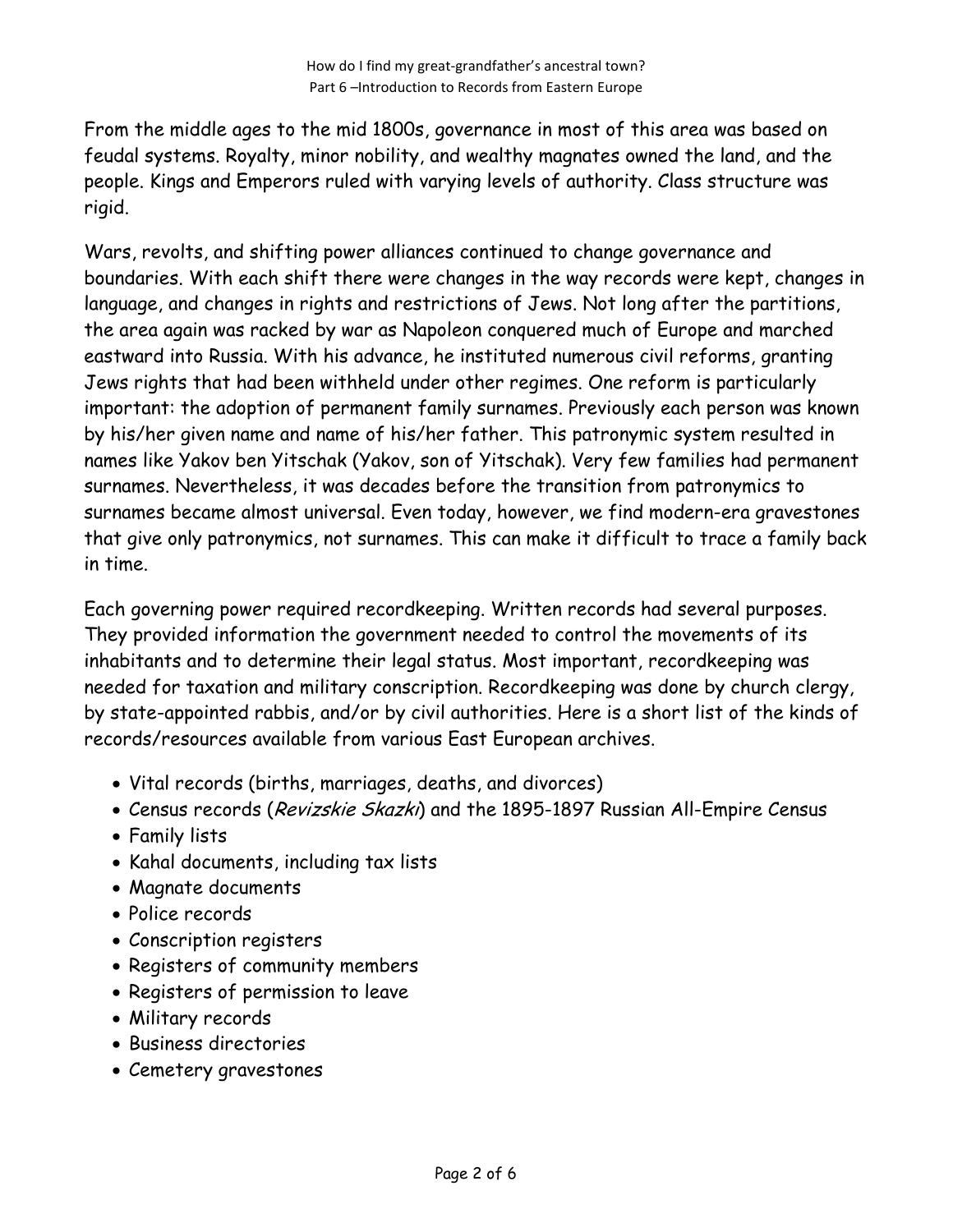How do I find my great-grandfather's ancestral town? Part 6 –Introduction to Records from Eastern Europe

Miriam Weiner, a professional genealogist, has published two books (Jewish Roots in Poland and Jewish Roots in Moldova and Ukraine) that identify the types of records available in each of the many archives in modern Poland, Ukraine, and Moldova. Both are in the library of the Jewish Genealogical Society of Oregon (JGSO) at Neveh Shalom Congregation's Library. The best way to access Weiner's updated lists is on her website (http://www.rtrfoundation.org/). The website also includes descriptions of documents available from archives in Lithuania and Belarus. Click on the "Archive Database" and "Archive Chapters" links on the left side of her home page.

Shortly after Eastern Europe opened up to the West, the Mormons began microfilming original records in archives throughout the region. To find out if microfilms exist for your town, go to the LDS FamilySearch website (www.familysearch.org). Click on the "Search Records" tab. In the dropdown menu, click on "Library Catalog" and then, the "Place Search" button. Type your town name in the "Place" entry box and the country name in the "part of" entry box.

Of course, all of these records are in languages other than English; they are handwritten in unfamiliar scripts; and they are voluminous (see photo). In a future column, I will discuss ways you can get some of the essential information from these records even if you don't know the language. Fortunately, there are many people and groups in the Jewish genealogy community who are helping to translate records obtained from Eastern European archives. Here are a few you should try:

- Jewish Records Indexing-Poland (JRI-Poland), http://www.jewishgen.org/JRI-PL/. JRI-Poland, together with the JewishGen All-Poland database (http://www.jewishgen.org/databases/Poland/), gives you searchable access to more than 4.3 million records.
- Litvak Special Interest Group All-Lithuania Database (http://www.jewishgen.org/Litvak/all.htm), and JewishGen Lithuania database (http://www.jewishgen.org/databases/Lithuania/) together have more than 830,000 records.
- Belarus Special Interest Group, All-Belarus database has more than 430,000 records (http://www.jewishgen.org/databases/Belarus/)
- Ukraine Special Interest Group, All-Ukraine database has more than 1 million records (http://www.jewishgen.org/databases/Ukraine/).
- The JewishGen Hungary Database has more than 800, 000 records (http://www.jewishgen.org/databases/Hungary/). It includes Hungary, Slovakia, Croatia, northern Serbia, northwestern Romania, and subcarpathian Ukraine.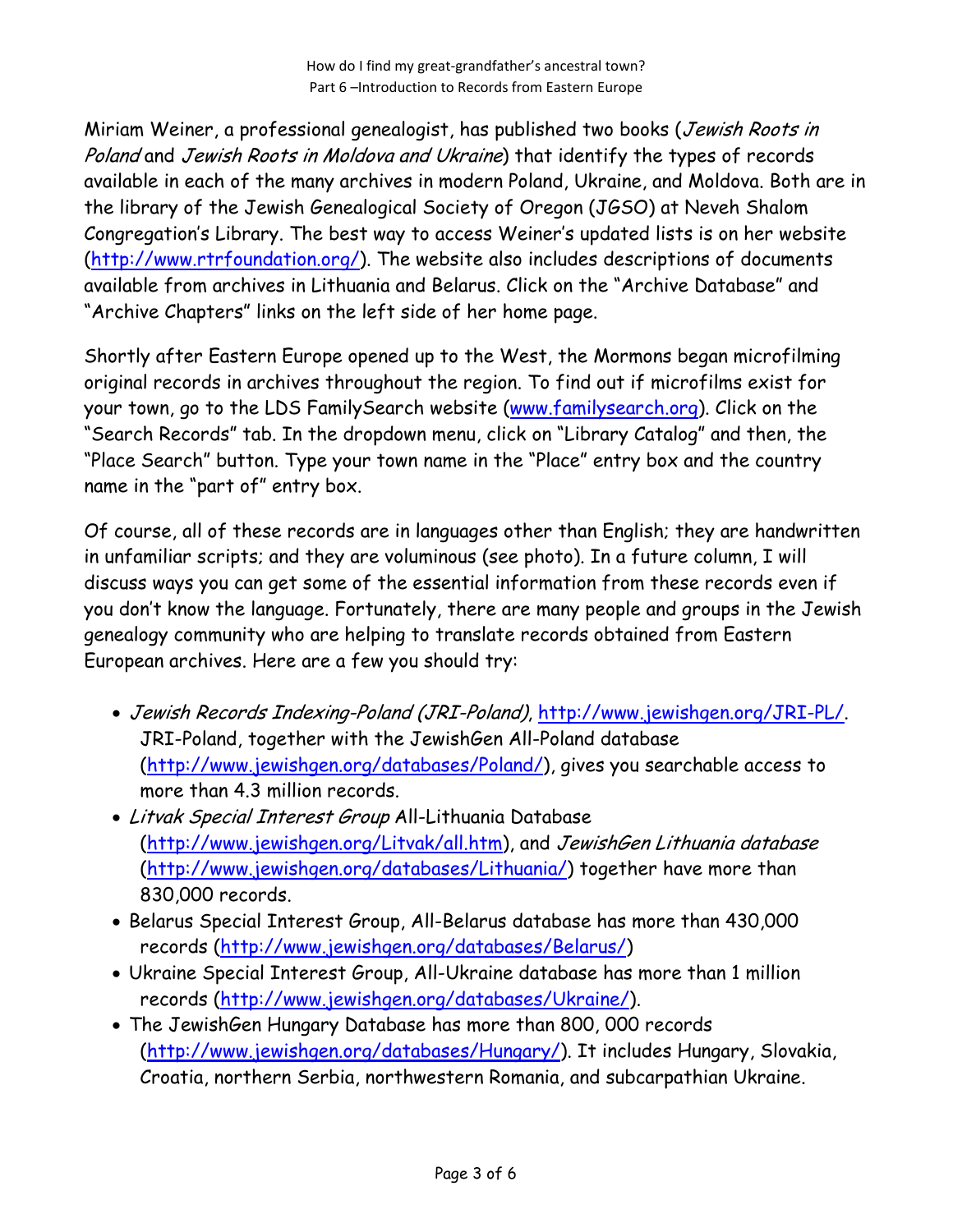How do I find my great-grandfather's ancestral town? Part 6 –Introduction to Records from Eastern Europe

JewishGen has other, slightly less extensive databases of translated European records arranged by country (http://www.jewishgen.org/databases). Individual "Shtetlink" projects also provide translated eastern European records for specific towns and regions. For example, take a look at the Kremenets (Ukraine) Shtetlinks website (http://www.shtetlinks.jewishgen.org/Kremenets/web-pages/about-kremenets.html), and the Lyakhovichi (Belarus) Shtetlinks website (http://www.shtetlinks.jewishgen.org/lyakhovichi/lyakhovichi.html). Records are constantly added to all of these databases as they are obtained, translated and proofread.

The "Avotaynu Guide to Jewish Genealogy" (Sallyann Amdur Sack and Gary Mokotoff, editors, 2004) is an excellent starting point for information about country-specific resources. This 608 page large format book has almost 400 pages devoted to country-bycountry descriptions of genealogical resources in 52 nations outside of the US. It is available in the JGSO Library.

Next month, we'll dig deeper into Eastern European archives and the documents they hold.

/--------------------------/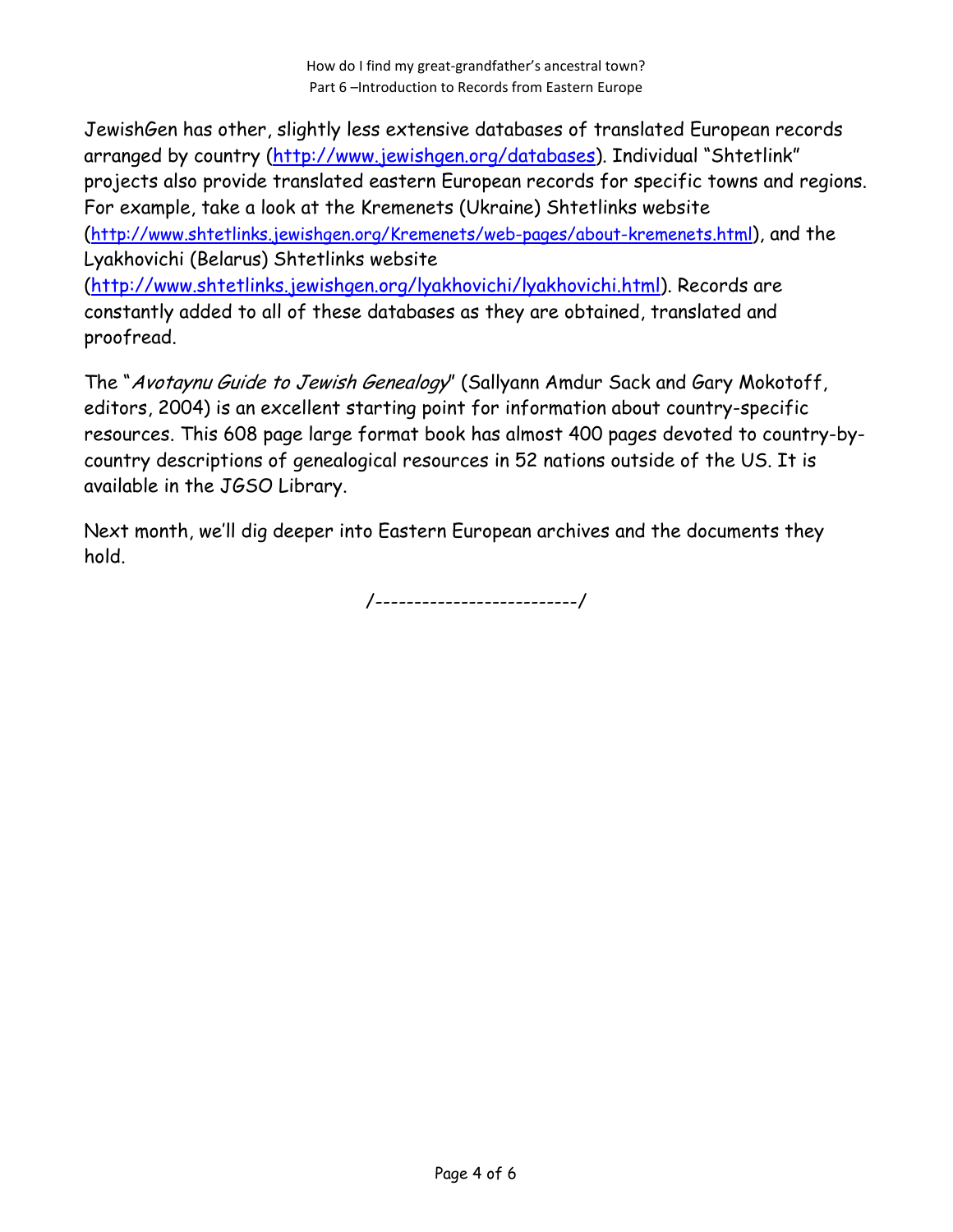How do I find my great-grandfather's ancestral town? Part 6 –Introduction to Records from Eastern Europe

# SIDEBAR

## Eastern European Records on the Web

Archival Inventories, town-by-town

Miriam Weiner's Routes-to-Roots Foundation http://www.rtrfoundation.org/

LDS Family History Library

Catalog Search page http://www.familysearch.org/eng/Library/FHLC/frameset\_fhlc.asp

## Belarus

Belarus Special Interest Group, All-Belarus Database http://www.jewishgen.org/databases/Belarus/

#### Hungary

JewishGen Hungary Database http://www.jewishgen.org/databases/Hungary/

## Lithuania

#### Litvak Special Interest Group All-Lithuania Database http://www.jewishgen.org/Litvak/all.htm

JewishGen Lithuania database http://www.jewishgen.org/databases/Lithuania/

## Poland:

Jewish Records Indexing-Poland (JRI-Poland) http://www.jewishgen.org/JRI-PL/.

JewishGen All-Poland database http://www.jewishgen.org/databases/Poland/

#### Ukraine

Ukraine Special Interest Group, All-Ukraine Database http://www.jewishgen.org/databases/Ukraine/

Other databases of translated European records (arranged by country) http://www.jewishgen.org/databases

Town-based translation projects (examples):

Kremenets, Ukraine

http://www.shtetlinks.jewishgen.org/Kremenets/web-pages/about-kremenets.html), or

Lyakhovichi, Belarus

http://www.shtetlinks.jewishgen.org/lyakhovichi/lyakhovichi.html